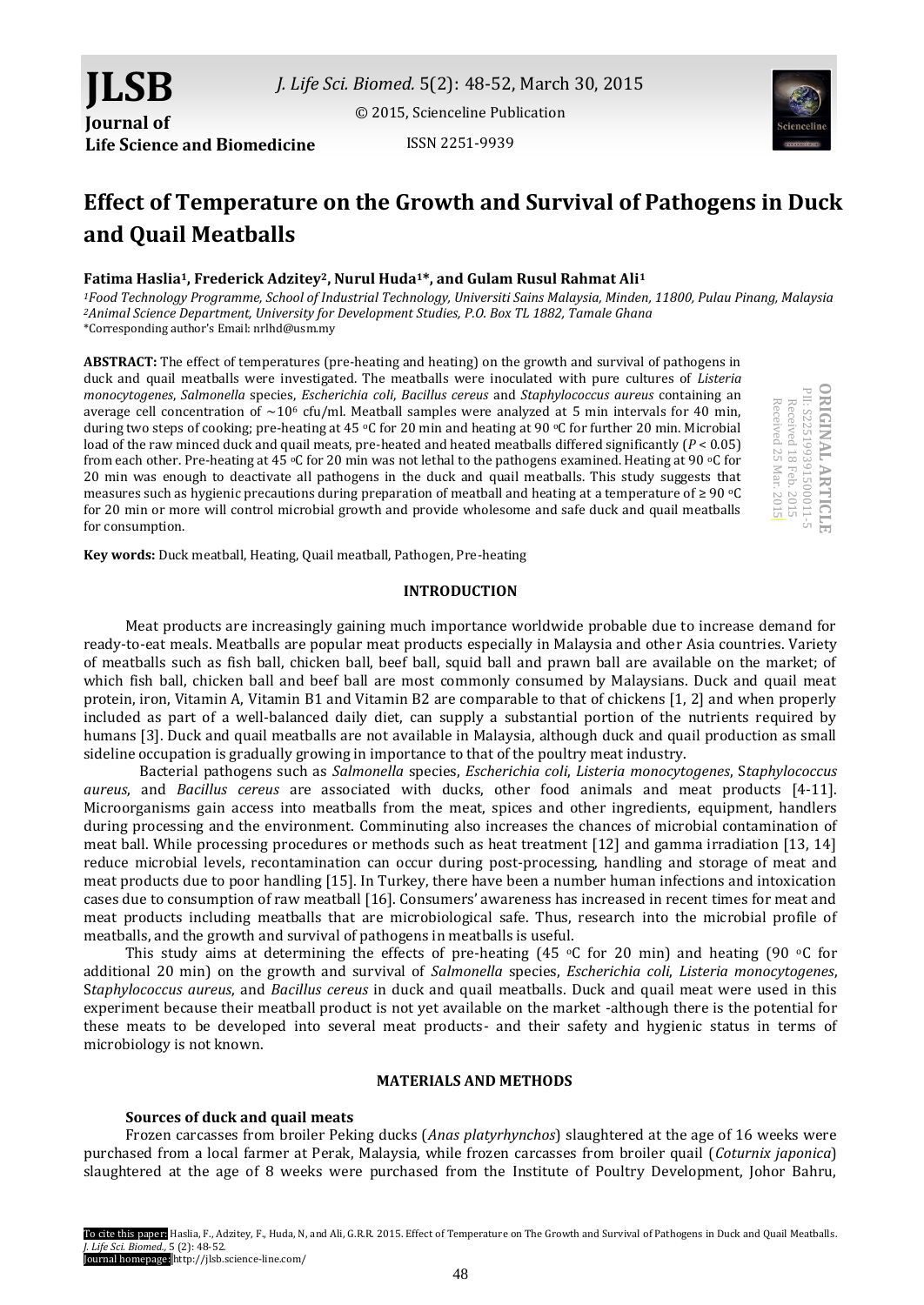Malaysia. Frozen carcasses were thawed and used for the experiment. The experiment was conducted at the Microbiology Laboratory of the School of Industrial Technology, Universiti Sains Malaysia, Malaysia.

#### **Preparation of duck and quail meatballs**

Each meatball composed (%) of minced duck/quail meat (65.00), starch (3.00), soy protein isolate (3.20), oil (10.00), salt (2.10), sugar (2.00), white pepper (0.30), garlic (0.30), ginger (0.30) and chilled water (13.80). These ingredients were thoroughly mixed together in a mixer. The blend was shaped into balls ( $\sim$ 10 g) manually and set at 45 oC in warm water for 20 min to help retain the shape of the meatball. This was followed by cooking at 90 oC for 20 min.

## **Inoculation of duck and quail meatballs**

Pure cultures of *Listeria monocytogenes*, *Salmonella* species, *Escherichia coli*, *Bacillus cereus* and *Staphylococcus aureus* were obtained from the Malaysian Institute for Medical Research. They were recovered in Tryptic Soy Broth (TSB) (incubated at 30 °C for 24 h) and maintained on Tryptic Soy Agar (TSA) slant at 4 °C. Pure cultures were subcultured monthly by transferring a loopful of each colony into 90 ml of Tryptic Soy Broth and incubated at 30 °C for 24 h. After 24 h incubation 1 ml of each inoculated Tryptic Soy Broth was transferred into 9 ml buffered peptone water (BPW) such that the average cell concentration in the last dilution was  $10^6$  cfu/ml. One ml of buffered peptone water containing the pure cultures were injected into the meatballs and mixed thoroughly during preparation. Each inoculated sample ( $\sim$ 10 g meatball inoculated with an average cell concentration of 10<sup>6</sup> cfu/ml) was analyzed microbiologically every 5 min for 40 min.

#### **Microbiological analysis**

Microbial analysis for *Listeria monocytogenes*, *Salmonella* species, *Escherichia coli*, *Bacillus cereus,* and *Staphylococcus aureus* were done according to Bacteriological Analytical Manual [17]. Enumeration was done by spread plate method, every 5 min interval for 40 min during pre-heating (at 45  $\degree$ C for 20 min) and heating (at 90 <sup>o</sup>C for additional 20 min). *Salmonella* species enumerated on XLD (Xylose Lysine Deoxycholate Agar, Merck), incubated at 37 oC for 24 h; *Listeria monocytogenes* on ALOA (*Listeria* selon Ottaviani & Agosti Agar, Merck), incubated at 35 °C for 24-48 h; *Escherichia coli* on EMB agar (Eosin Methylene Blue Agar, Merck), incubated at 37 <sup>o</sup>C for 18-24 h; *Staphylococcus aureus* on BP (Baird Parker Agar, Merck), incubated at 37 oC for 24 h; and *Bacillus cereus* on MYP Agar (Mannitol Egg Yolk Polymyxin Agar, Oxoid), incubated at 37 °C for 24 h. Presumptive colonies were confirmed biochemically using Gram stain, oxidase, catalase, Triple Sugar Iron (TSI) and Lysine Iron Agar (LIA) slants.

#### **Statistical analysis**

Analysis of Variance was conducted using Genstat Sixth Edition (Genstat Procedure Library Release PL14) and significant differences were separated using ANOVA at 5% probability level. Microbial counts were expressed in log colony forming unit per gram (cfu/g).

#### **RESULTS AND DISCUSSION**

Table 1 shows the result for various levels of microbial load in the raw minced duck and quail meats during pre-heating at 45 °C for 20 min and heating at 90 °C for 20 min. Significant differences ( $P < 0.05$ ) occurred between the raw minced meats, pre-heated and heated meatball samples. Microbial load (log cfu/g) in the raw minced meat were 4.61, 4.45 (*Escherichia coli*); 2.56, 3.22 (*Staphylococcus aureus*); 3.47, 3.2 (*Bacillus cereus*); 5.04, 4.26, 4.27 (*Salmonella* species); and 6.14, 6.36 (*L. monocytogenes*) for duck and quail meats, respectively. This indicates that these pathogens were present in the raw minced meats with the highest count being *L. monocytogenes*, followed by *Escherichia coli*, *Salmonella* species, *Bacillus cereus* and *Staphylococcus aureus*. Duck and quail meats might have been contaminated during processing of the live birds from the gastrointestinal tract, processing equipment, hands of handlers and/or at the selling points. Contamination may also have occurred during processing and mincing of the meats. Nichols et al. [18] found that pathogenic bacteria including *Staphylococcus aureus*, *Escherichia coli* and *Salmonella* species in restaurants were transferred to the cooked foods by contaminated staffs' hands or dishes. Other researchers have also reported the presence of pathogens in raw minced or ground meats other than our findings with the duck and quail meats [19- 21]. Rose et al. [19] and Sorensen et al. [20] reported a prevalence rate of 7.5% and 1.3% respectively for *Salmonella* species in ground beef. Mrema et al. [21] sampled 122 minced meats in Botswana and found 20% to be positive for *Salmonella* species.

In an investigation conducted by Bohaychuk et al. [22] they found a shiga toxin (Stx) -producing *Escherichia coli* (STEC) O22: H8 in one raw ground beef sample. They also found *Salmonella* and *Campylobacter* species in 30 and 62%, respectively in raw chicken legs. *Listeria monocytogenes* was present in 52% of raw ground beef, 34% of raw chicken legs, and 24% of raw pork chops [22].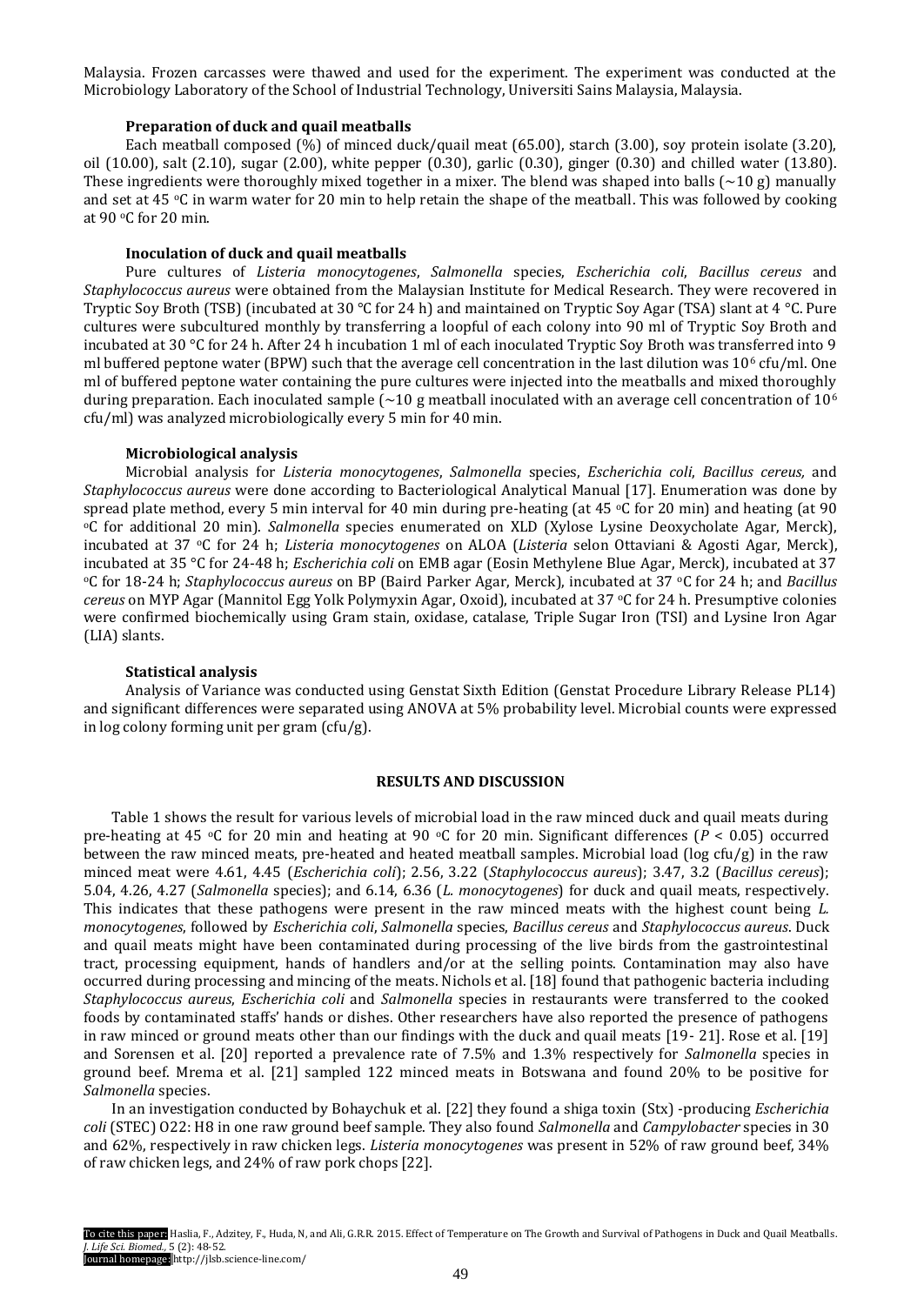| <b>Organism</b>                              | Raw minced<br>meat duck | Raw minced<br>meat quail | <b>Pre-heat duck</b><br>meatball | Pre-heat quail<br>meatball | <b>Heat duck</b><br>meatball | Heat quail<br>meatball |              | <b>±SEM</b> |
|----------------------------------------------|-------------------------|--------------------------|----------------------------------|----------------------------|------------------------------|------------------------|--------------|-------------|
| <i>Salmonella sp.</i> $(cfu/g)$              | 4.26a                   | 4.27a                    | 5.33b                            | 4.73ab                     | 0.00c                        | 0.00c                  | ${}_{0.001}$ | 0.634       |
| <i>S. aureus</i> (cfu/g)                     | 2.56a                   | 3.22 <sub>b</sub>        | 4.18c                            | 4.01c                      | 0.00d                        | 0.00d                  | ${}< 0.001$  | 0.404       |
| $E.$ coli (cfu/g)                            | 4.61b                   | 4.45a                    | 5.77c                            | 5.76c                      | 0.00d                        | 0.00d                  | ${}_{0.001}$ | 0.105       |
| <i>B. cereus</i> $(ctu/g)$                   | 3.47b                   | 3.20a                    | 3.35ab                           | 3.34ab                     | 0.00d                        | 0.00d                  | ${}_{0.001}$ | 0.154       |
| L. monocytogenes $\left(\frac{cu}{g}\right)$ | 6.14a                   | 6.36a                    | 6.83a                            | 6.67a                      | 0.00 <sub>b</sub>            | 0.00 <sub>b</sub>      | ${}_{0.001}$ | 1.214       |

Table 1. Microbial load of raw minced duck and quail meats, and pre-heated (45°C at 20 min) and heated (90°C at 20 min) temperatures for duck and quail meatballs

cfu/g: colony forming unit per gram; *P*: Probability; SEM: Standard error of Means; Means within the same row with different superscript letters are different (*P* < 0.05) and vice versa.

# Table 2. Microbial numbers found in duck and quail meatballs heated at 45 °C for 20 min

|             | <i>B.</i> cereus $(ctu/g)$ |          | S. aureus<br>(cfu/g) |          | L. monocytogenes<br>(cfu/g) |                    | Samonella sp.<br>(cfu/g) |             | E. coli<br>(cfu/g) |             |
|-------------|----------------------------|----------|----------------------|----------|-----------------------------|--------------------|--------------------------|-------------|--------------------|-------------|
| Time (min.) | Duck MB                    | Quail MB | Duck MB              | Quail MB | Duck MB                     | Quail<br><b>MB</b> | Duck MB                  | Quail<br>MB | Duck<br>MB         | Quail<br>MB |
|             | 3.68                       | 3.77     | 4.46                 | 4.65     | 7.46                        | 7.01               | 6.01                     | 5.87        | 6.24               | 6.05        |
|             | 3.48                       | 3.60     | 3.81                 | 4.62     | 7.33                        | 6.97               | 5.74                     | 5.38        | 5.98               | 5.68        |
| 10          | 3.35                       | 3.47     | 4.63                 | 4.46     | 6.81                        | 6.91               | 5.89                     | 4.94        | 5.97               | 5.45        |
| 15          | 3.37                       | 3.43     | 4.54                 | 4.16     | 7.07                        | 6.77               | 5.36                     | 4.82        | 5.84               | 5.33        |
| 20          | 3.35                       | 3.34     | 4.18                 | 4.00     | 6.83                        | 6.67               | 5.33                     | 4.73        | 5.77               | 5.25        |

cfu/g: colony forming unit per gram; min: minutes; MB: Meatball

# **Table 3.** Microbial numbers found in duck and quail meatballs heated at 90 °C for 20 min

|                       | B. cereus<br>(cfu/g) |           | S. aureus<br>(cfu/g) |           | L. monocytogenes<br>(cfu/g) |           | Samonella sp.<br>(cfu/g) |           |  | E. coli<br>(cfu/g) |                 |
|-----------------------|----------------------|-----------|----------------------|-----------|-----------------------------|-----------|--------------------------|-----------|--|--------------------|-----------------|
| <b>Time</b><br>(min.) | Duck MB              | Quail MB  | Duck MB              | Quail MB  | Duck MB                     | Quail MB  | Duck MB                  | Quail MB  |  | Duck MB            | <b>Ouail MB</b> |
|                       | <b>ND</b>            | <b>ND</b> | 3.91                 | 3.6       | 6.70                        | 6.49      | 3.88                     | 3.63      |  | <b>ND</b>          | <b>ND</b>       |
| 10                    | <b>ND</b>            | <b>ND</b> | 3.85                 | <b>ND</b> | 5.32                        | 5.95      | 3.32                     | 3.49      |  | <b>ND</b>          | <b>ND</b>       |
| 15                    | <b>ND</b>            | <b>ND</b> | <b>ND</b>            | <b>ND</b> | 3.95                        | 3.18      | 2.85                     | <b>ND</b> |  | <b>ND</b>          | <b>ND</b>       |
| 20                    | <b>ND</b>            | <b>ND</b> | <b>ND</b>            | <b>ND</b> | <b>ND</b>                   | <b>ND</b> | <b>ND</b>                | <b>ND</b> |  | <b>ND</b>          | <b>ND</b>       |

cfu/g: colony forming unit per gram; min: minutes; MB: Meatball; ND: Note detected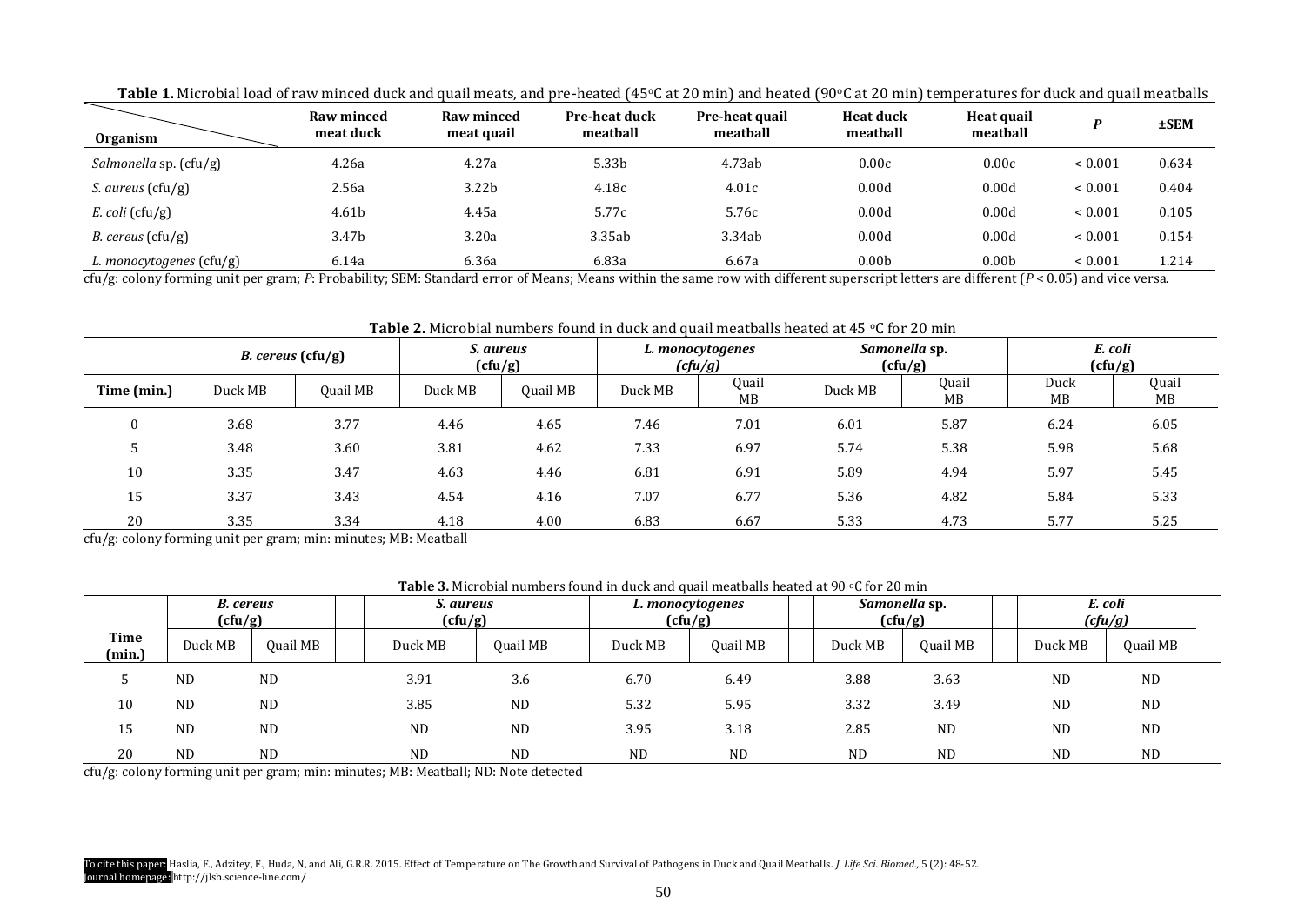Pre-heating at 45 °C for 20 min did not have any significant effect (*P* > 0.05) on the reduction of microbial numbers (Tables 1 and 2). However, when the temperature was increased to 90 °C, *Bacillus aureus* (in both duck and quail meatballs), *Escherichia coli* (in both duck and quail meatball) and total bacterial count (in duck meatball) were not detected in the first 5 min as depicted in Table 3. After 15 min of heating at 90 °C only *L*. *monocytogenes* (in both duck and quail meatballs) and *Salmonella* species (in duck meatball) could be detected. Nevertheless, all these pathogens were destroyed when the temperature was increased to 90  $\degree$ C at 20 min. Tavakoli and Riazipour [23] analyzed 54 grilled chickens and found 5.5% contaminated with *Escherichia coli.* They did not observe contamination by *Salmonella* species, *L. monocytogenes* and *Staphylococcus aureus*. The same researchers found 38.9% *Escherichia coli* contamination, 55.6% *Staphylococcus aureus* contamination and no (0%) contamination for *Salmonella* species and *L. monocytogenes* in grilled meat samples. Tokassian et al. [24] assessed the contamination level of cooked and raw meat samples of which 32 (6.8%) samples had *Salmonella* bacteria from which seven samples were from grilled ground meat. Fang et al. [25] evaluated 164 samples of prepared meat foods and found that 27.5%, 17.9%, 7.9% and 4.98% of the samples were contaminated by coliforms, *Staphylococcus aureus*, *Escherichia coli* and *Bacillus cereus* contaminations, respectively.

Our studies however showed that cooking duck and quail meat balls at a temperature of 90  $\degree$ C for 20 min is enough to destroy all *L. monocytogenes, Escherichia coli, Salmonella* species*, Bacillus cereus, Staphylococcus aureus* and total aerobic counts. Furthermore, meat type did not have any significant effect (*P* > 0.05) on the microbial load. Furthermore, Putra et al. [26] found that generally no significant difference (*P* > 0.05) existed between pre-heating and heating of duck meatballs on the nutritional contents, physicochemical characteristics and sensory attributes of duck meatballs.

#### **CONCLUSION**

In conclusion, it is not unusual to find raw minced duck and quail meat contaminated by some pathogens. Heating at a temperature of 90 oC for 20 min is effective to destroy all *Listeria monocytogenes*, *Salmonella* species, *Escherichia coli*, *Bacillus cereus,* and *Staphylococcus aureus* in duck and quail meatball samples. However, in general, *Listeria monocytogenes* were the most resistant to the heat applied followed by *Salmonella* species, *Staphylococcus aureus,* and *Bacillus cereus* and *Escherichia coli* in this experiment. Measures such as low initial level of contamination, effective heat treatment during cooking, and careful handling of cooked meatballs would improve the microbiology quality and enhance the shelf life of duck and quail meatballs.

## **REFERENCES**

- 1. Anonymous, 2012. A Comparison of nutrients between duck meat and other meats. Available at <http://www.gerchean.com.tw/English/Comparison.htm> accessed on 9 July 2012.
- 2. Adzitey F, Rusul G & Huda N, 2012a. Prevalence and antibiotic resistance of *Salmonella* serovars in ducks, duck rearing and processing environments in Penang, Malaysia. *Food Res. Int.,* 45: 947-952.
- 3. Adzitey F, 2011. Production potentials and the physicochemical composition of selected duck strains: a mini review. *Online J. Anim. Feed Res*., 2: 89-94.
- 4. Losito P, Vergara A, Muscariello T & Ianieri A, 2005. Antimicrobial susceptibility of environmental *Staphylococcus aureus* strains isolated from a pigeon slaughterhouse in Italy. Poult. Sci. 84:1802-1807.
- 5. Adzitey F, Teye GA, Ayim AG & Adday S, 2010. Microbial quality of chevon and mutton sold in Tamale Metropolis of Northern Ghana. *J. Appl. Sci. Environ. Manage.,* 14: 53–55.
- 6. Adzitey F & Huda N, 2010. *Listeria monocytogenes* in foods: incidences and possible control measures. *Afr. J. Microbiol. Res.,* 4:2848-2855.
- 7. Alonso MZ, Padola NL, Parma AE & Lucchesi PMA, 2011. Enteropathogenic *Escherichia coli* contamination at different stages of the chicken slaughtering process. *Poult. Sci.,* 90:2638-2641.
- 8. Frederick A & Huda N, 2011. *Salmonellas*, poultry house environments and feeds: a review. *J. Anim. Vet. Adv.*, 10: 679-685.
- 9. Shivaramaiah S, Pumford NR, Morgan MJ, Wolfenden RE, Wolfenden AD, Torres-Rodríguez A, Hargis BM & Téllez G, 2011. Evaluation of *Bacillus* species as potential candidates for direct-fed microbials in commercial poultry. *Poult. Sci.,* 90:1574-1580.
- 10. Adzitey F, Huda N & Ali GRR, 2012b. Prevalence and antibiotic resistance of *Campylobacter*, *Salmonella*, and *L. monocytogenes* in ducks-A review. *Foodborne Pathog. Dis*., 9: 498-505.
- 11. Zhang T, Wang CG & Zhong XH, 2012. Survey on sulfonamide antibiotic-resistant genotype and phenotype of avian *Escherichia coli* in North China. *Poult. Sci*., 91:884-887.
- 12. Yılmaz I, Arıcı M & Gumus T, 2005. Changes of microbiological quality in meatballs after heat treatment. *Eur. Food Res. Tech*., 221:281-283.
- 13. Yildırım I, Uzunlu S & Topuz A, 2005. Effect of gamma irradiation on some principle microbiological and chemical quality parameters of raw Turkish meat ball. *Food Control*, 16: 363-367.